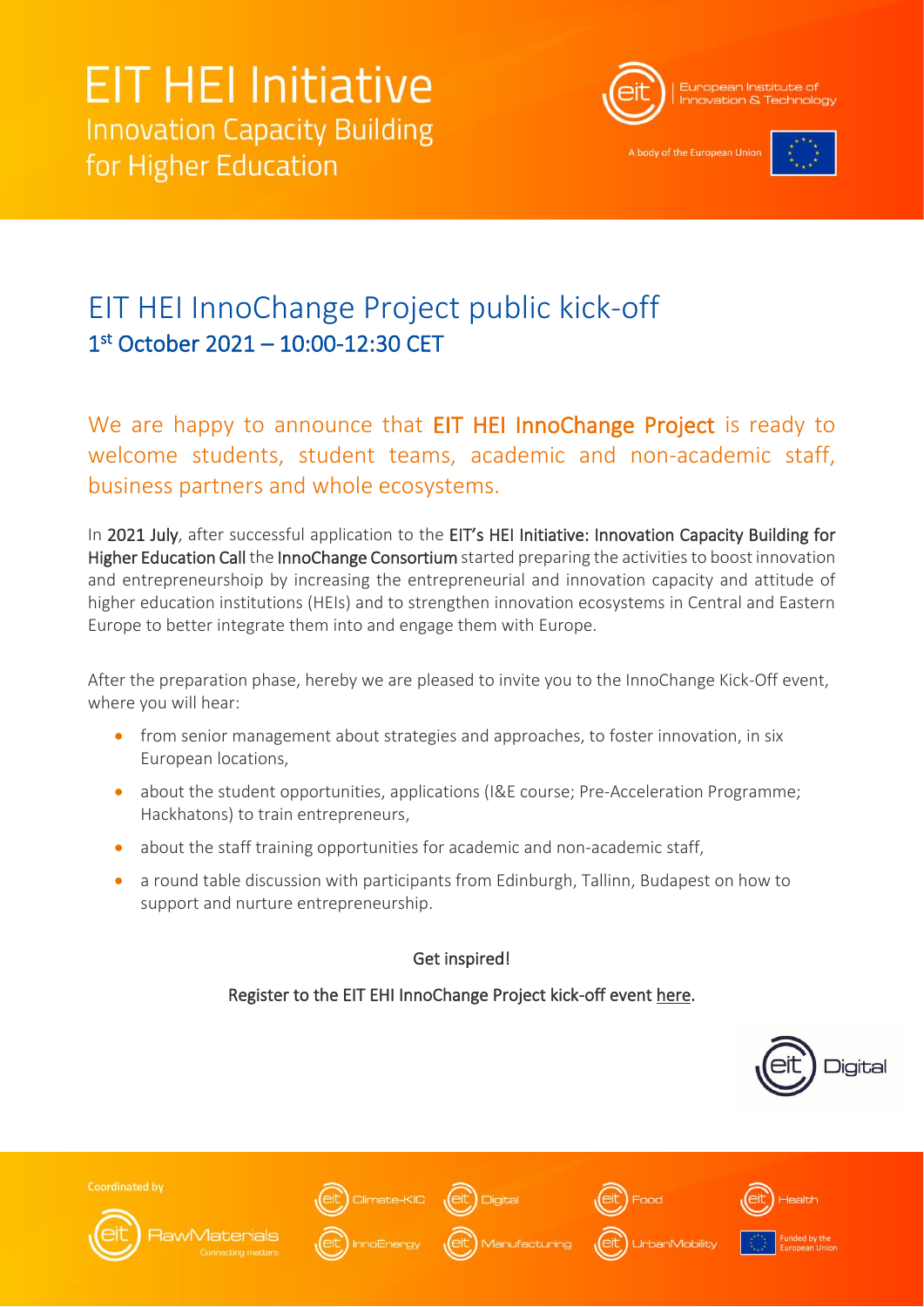

A body of the European Unio



### ABOUT THE EIT'S HEI INITIATIVE

The EIT's HEI Initiative is a key objective for the EIT as part of its new strategy, the [EIT Strategic Innovation](https://eit.europa.eu/who-we-are/eit-glance/eit-strategy-2021-2027)  [Agenda 2021−2027](https://eit.europa.eu/who-we-are/eit-glance/eit-strategy-2021-2027). The initiative aims to support higher education institutions with expertise and coaching, access to the EIT innovation ecosystem, and funding, enabling them to develop innovation action plans complementing the needs of individual higher education institutions. As part of its Pilot Phase, the initiative has provided funding to 23 projects, with the next call for proposals expected towards the end of 2021.

### ABOUT THE EIT DIGITAL

We believe in making and shaping a competitive digital Europe that is inclusive, fair and sustainable and aim at global impact through European innovation fueled by entrepreneurial talent and digital technology.

We embody the future of innovation by mobilizing a pan-European multi-stakeholder open-innovation ecosystem of top European corporations, SMEs, startups, universities and research institutes, where students, researchers, engineers, business developers and investors address the technology, talent, skills, business and capital needs of digital entrepreneurship. 

We build the next generation of digital ventures, digital products and services, and breed digital entrepreneurial talent, helping business and entrepreneurs to be at the frontier of digital innovation by providing them with technology, talent, and growth support. EIT Digital is a Knowledge and Innovation Community of the [European Institute of Innovation and Technology](https://eit.europa.eu/) (EIT). EIT Digital is co-funded by the European Union. For more information, visit [www.eitdigital.eu.](safari-reader://www.eitdigital.eu/)

### ABOUT THE EIT

The [European Institute of Innovation and Technology](https://eit.europa.eu/) (EIT) strengthens Europe's ability to innovate by powering solutions to pressing global challenges and by nurturing entrepreneurial talent to create sustainable growth and skilled jobs in Europe. The EIT is an EU body and an integral part of Horizon Europe, the EU Framework Programme for Research and Innovation. The Institute supports dynamic pan-European partnerships, EIT Knowledge and Innovation Communities, among leading companies, research labs and universities. For more information, visit [www.eit.europa.eu.](http://www.eit.europa.eu/)

*The project is funded in the framework of the EIT's HEI Initiative: Innovation Capacity Building for Higher Education, co-funded by the European Union and supported by EIT Digital.*

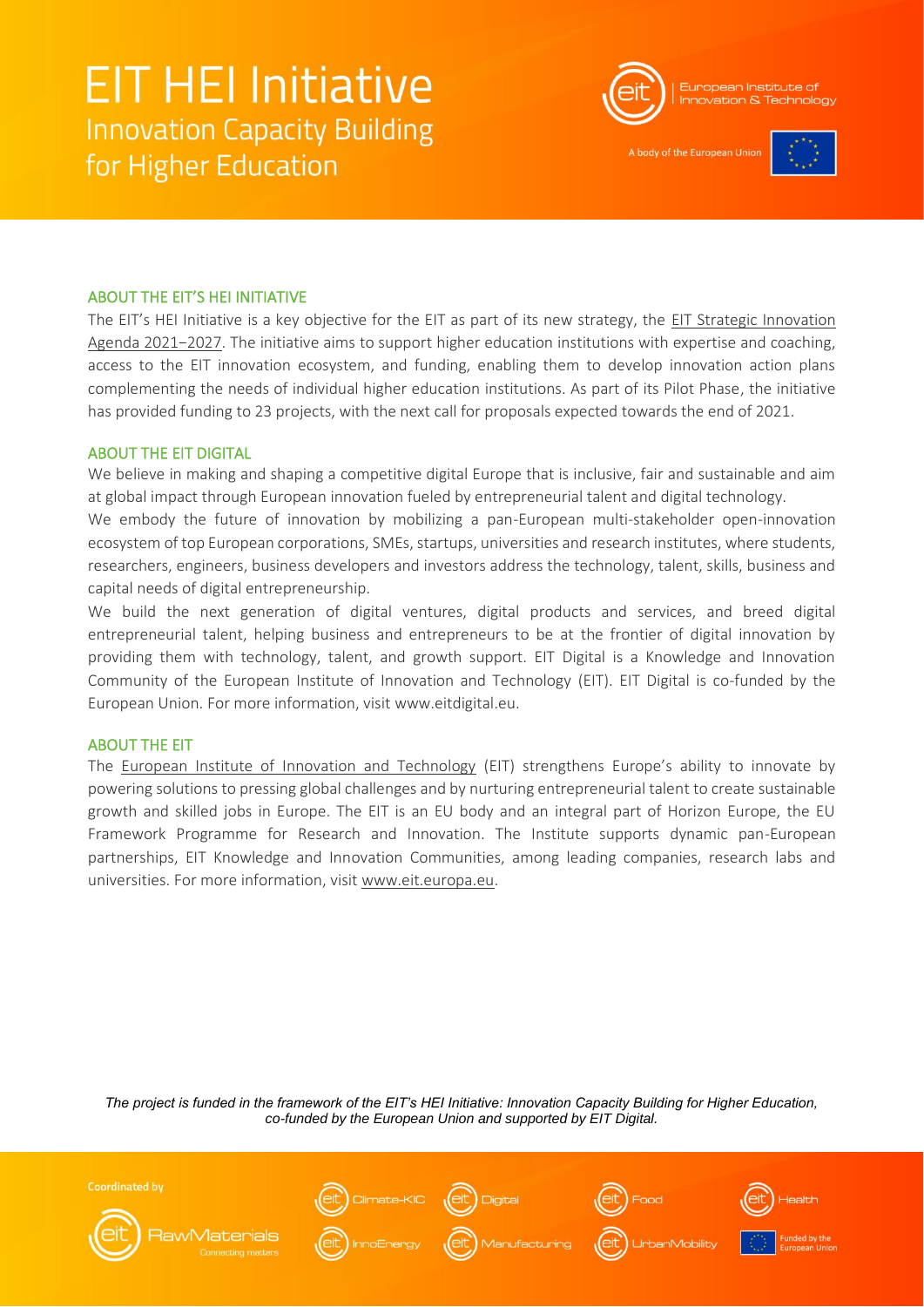

A body of the European Unio



# EIT HEI InnoChange Kick-Off Programme 1 October 2021 (10:00-12:30 CET)

## Online (MS Teams)

#### 10:00-10:05 **OPENING**

Dr. Zoltán Horváth, EIT HEI InnoChange project leader, dean of the Faculty of Informatics Eötvös Loránd University

### 10:05 - 10:40 WELCOME SPEECHES

| 10:05-10:10 Prof. László Zentai, vice-rector for education, Eötvös Loránd University |
|--------------------------------------------------------------------------------------|
|                                                                                      |

- 10:10-10:15 Prof. Daniel David, rector, Babes-Bolyai University
- 10:15-10:20 Prof. Gabriel Semanišin, vice-rector for informatization and quality management, Pavol Jozef Šafárik, University in Košice
- Assoc. Prof. Nadia Cherneva, vice-rector for international cooperation and public 10:20-10:25 relations, University of Plovdiv "Paisii Hilendarski"
- 10:25-10:30 Paul Devlin, head of commercialization, Heriot-Watt University
- 10:30-10:35 Wesley Crock, head of education and head of HEI Initiative, EIT RawMaterials
- 10:35-10:40 Dr. Andrea Paoli, head of Master School and coordinator of HEI Initiative, EIT Digital

### 10:40-11:10 INSIGHTS TO THE INNOCHANGE PROJECT

Dr. Zoltán Horváth, EIT HEI InnoChange project leader Overview of the EIT HEI InnoChange Project